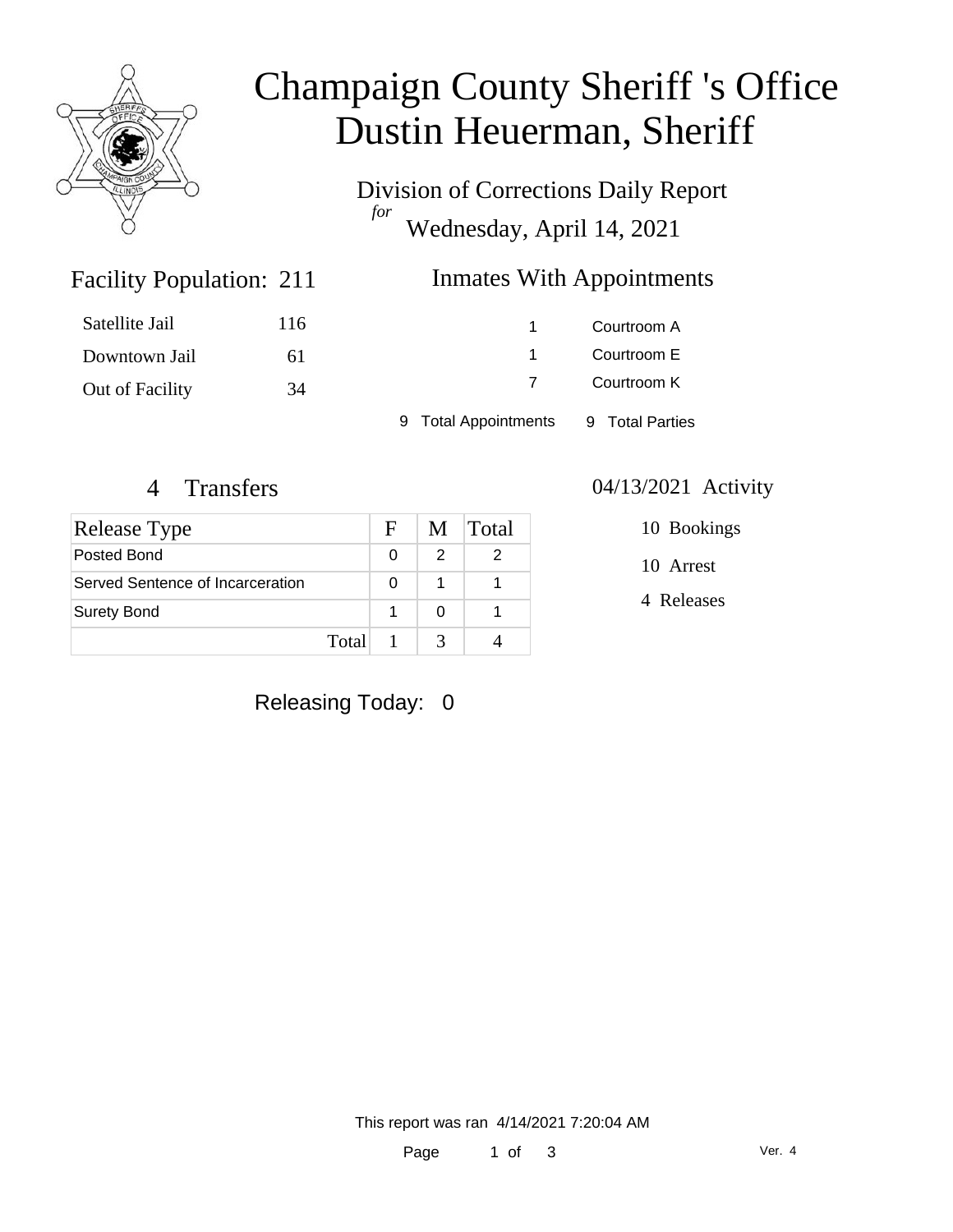

# Champaign County Sheriff 's Office Dustin Heuerman, Sheriff

Division of Corrections Daily Report *for* Wednesday, April 14, 2021

#### Custody Status Count

- Electronic Home Dentention 32
	- Felony Arraignment 26
		- Felony Other 1
	- Felony Pre-Sentence 7
	- Felony Pre-Sentence DUI 1
		- Felony Pre-Trial 93
	- Felony Sentenced CCSO 2
	- Felony Sentenced IDOC 26
		- Hold Other 1
		- Hold Sentenced IDOC 5
	- Misdemeanor Arraignment 3
		- Misdemeanor Pre-Trial 5
			- Petition to Revoke 1
			- Remanded to DHS 8
				- Total 211

This report was ran 4/14/2021 7:20:04 AM